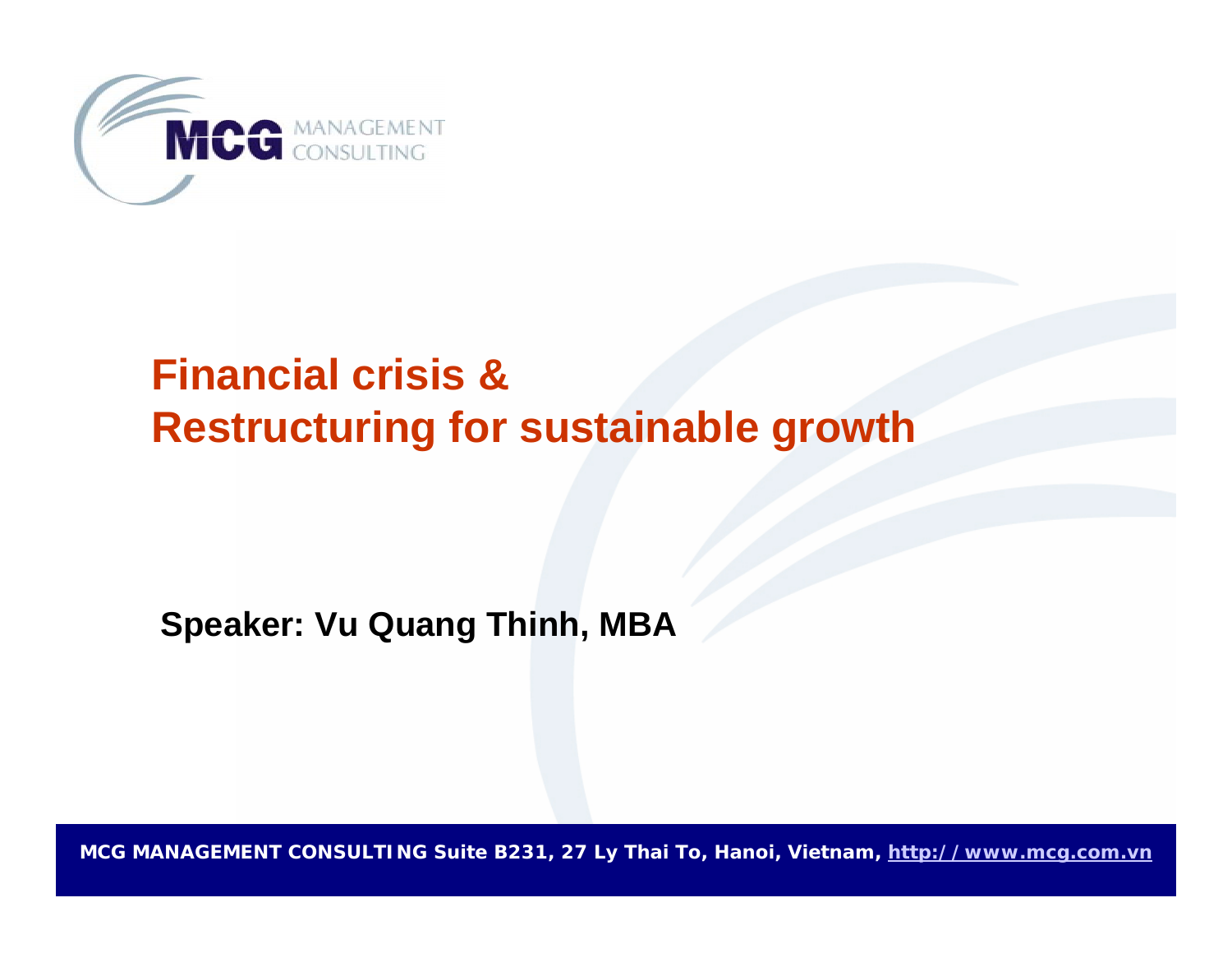### Background and types of restructuring Background and types of restructuring

- $\checkmark$  Restructuring refers to a series of closely-related processes: dealing with losses, restructuring debts by financial institutions, and re-engineering operation, organization, human resource, strategy, products, technology
- $\checkmark$  Financial restructuring and operational restructuring are linked together to increase corporate value, improve performance and competitiveness.

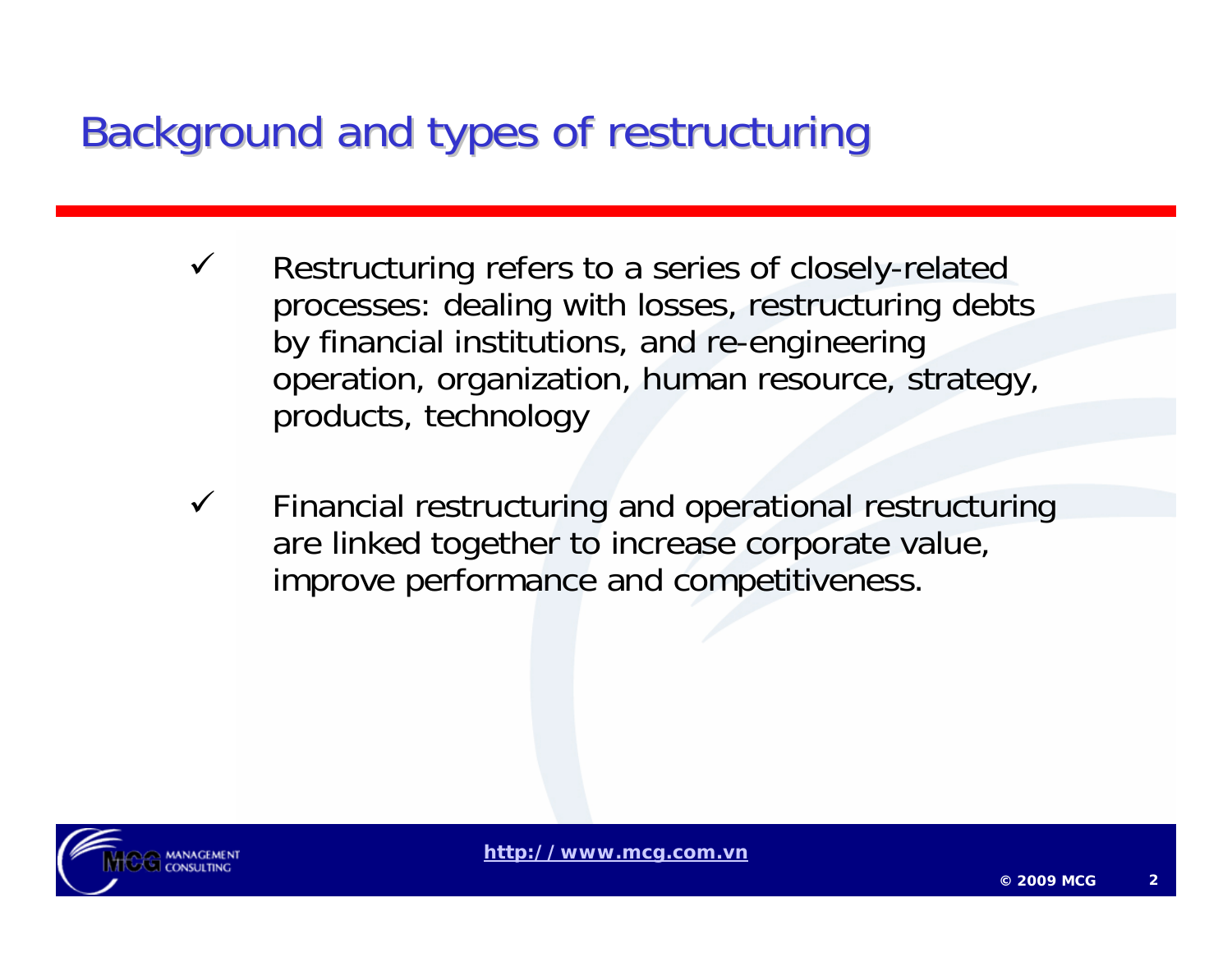## Financial and Operational Restructuring Financial and Operational Restructuring

#### $\checkmark$ **Financial Restructuring: changing capital structure**

- Mergers and acquisitions deals in America, especially in 1980s
- State-owned enterprise liquidation and privatization in Europe, the early 1990s
- Capital and debt restructuring of industrial corporation after financial crisis in Europe, the late 1990s
- Can be implemented under pressures of new owners, board of debtors, commercial banks, AMC, or government's interventions

#### $\checkmark$ **Operational Restructuring:**

- Changes of strategy, products and market leads to changes in organizational structure and operations
- Selling unused assets, downsizing, price and salary adjustment
- Can be implemented under pressures of environmental changes that requires higher effectiveness in order to avoid being merged or acquired

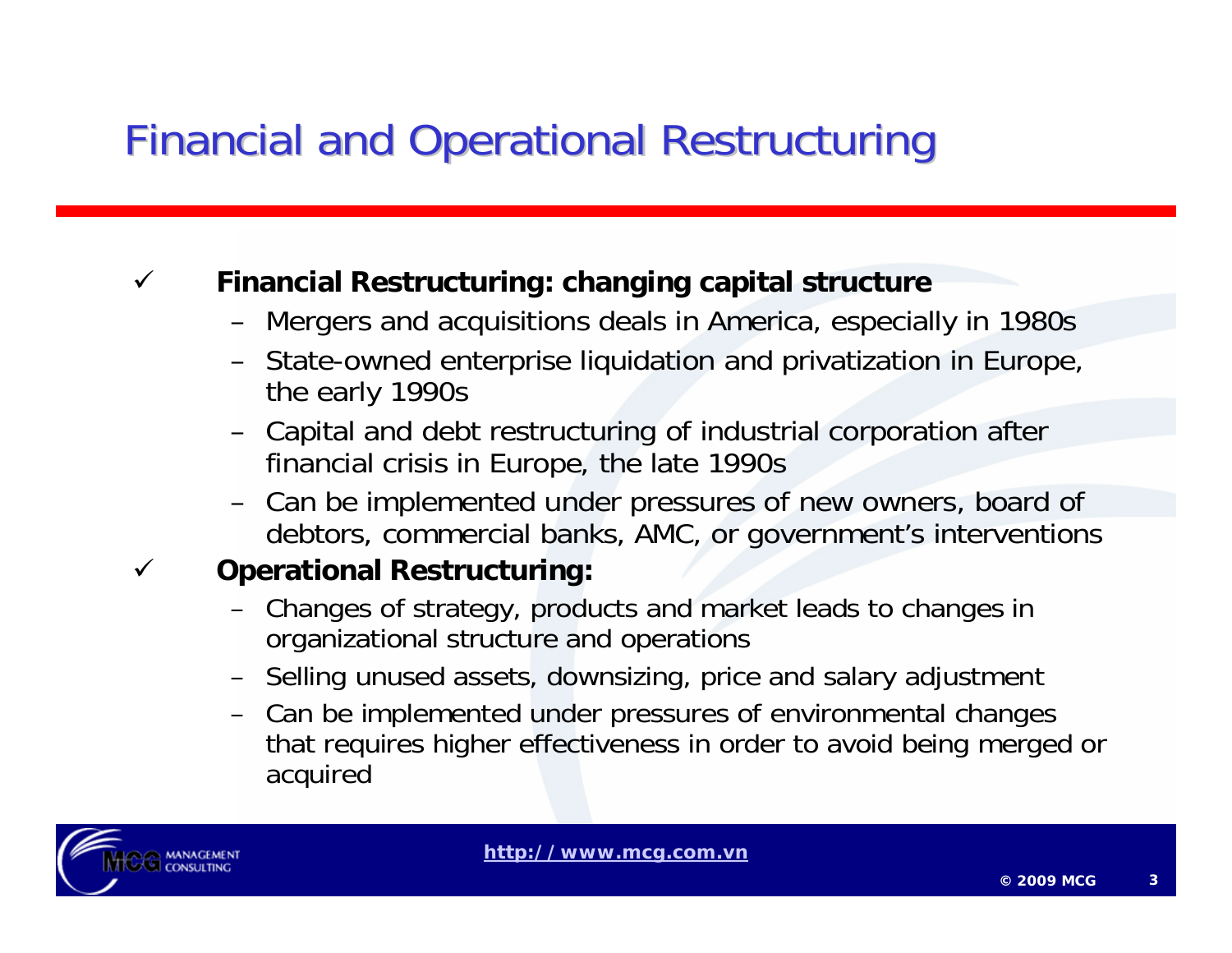### **Growth phases of an enterprise: Growth phases of an enterprise:**



• The world has witnessed many crises, some enterprises have disappeared and some others have appeared and grown.

• From the 1930s, after the Great Recession of the last century, modern management tools have been developed and more perfect.

•Is there any relationship between size, level of complexity and management tools?

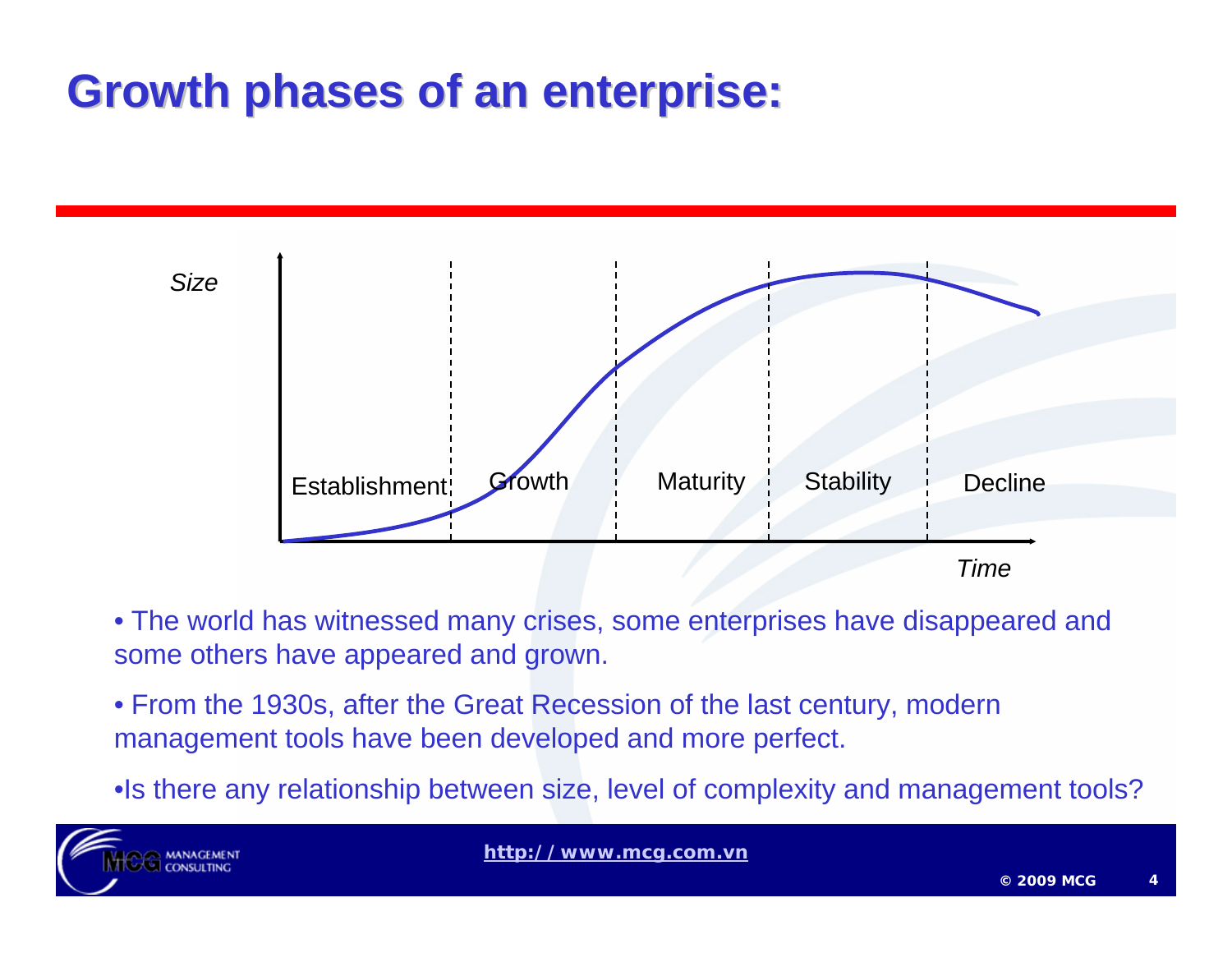# **Growth and Conflict Growth and Conflict**

- $\checkmark$  **Peter Drucker asserts that an increase in enterprise size will require a disproportionate increase in the complexity of its management system and functional units. The organization will grow to a point where it needs to transform its nature.**
- $\checkmark$  **Andrew Grove, former president of Intel, believes that an enterprise's success in this phase may contain causes of failure in the next one and therefore, there is always a time when any given enterprise must fundamentally change its business model.**
- $\checkmark$  **According to Larry Greiner (HBS), the model of business growth has five evolution and revolution phases, at each phase, the enterprise has to face various managerial problems, and the managerial solutions adopted in each stage can be the cause of crises that limit enterprise growth in the next stage.**

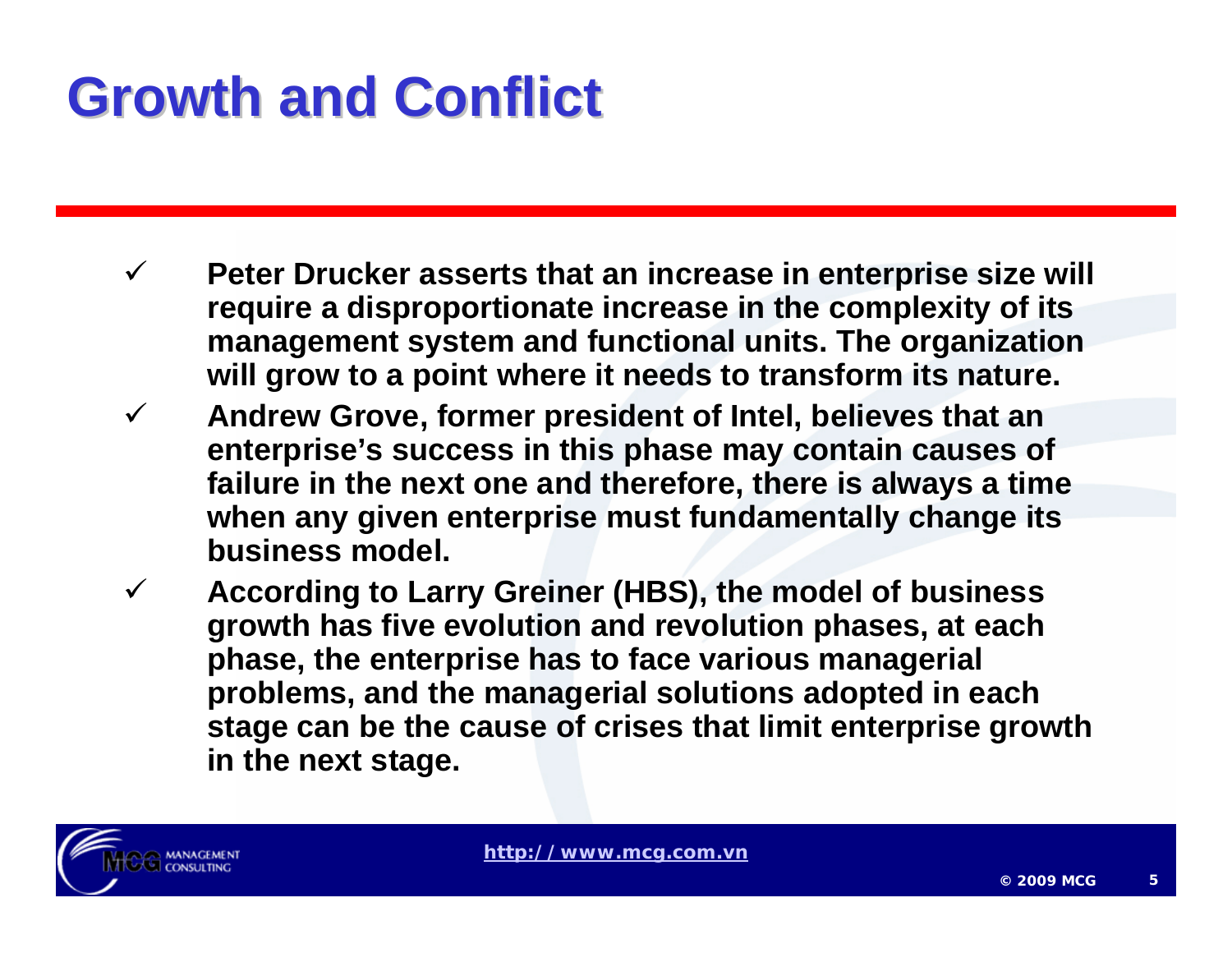#### **Five phases of corporate growth Five phases of corporate growth**

*(Evolution and Revolution as (Evolution and Revolution as Organisations Organisations Grow, Larry Greiner, Harvard Grow, Larry Greiner, Harvard Business Review, 1972) Business Review, 1972)*

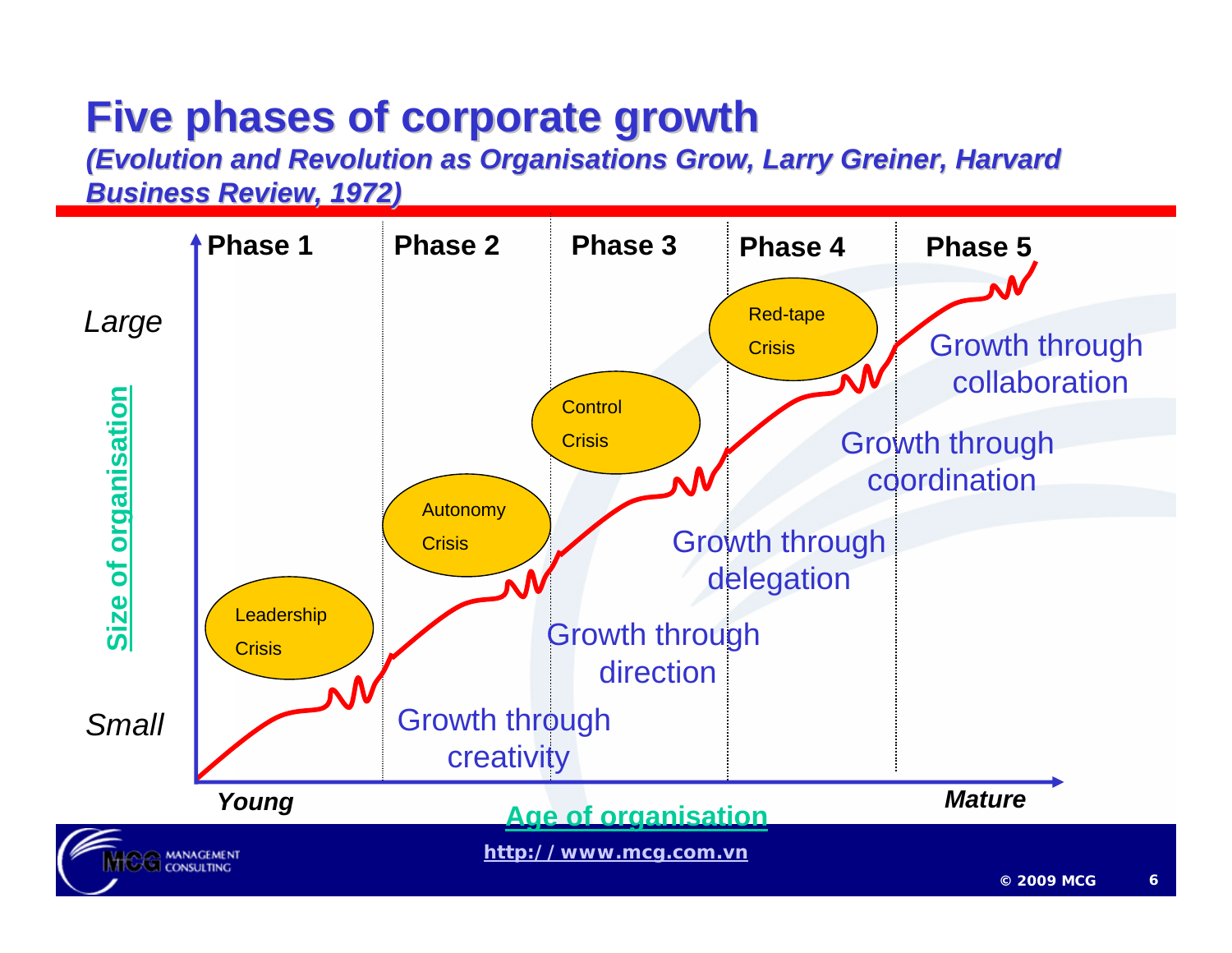## **What influences corporate growth?**

- $\checkmark$  **Besides external issues such as opportunities and ability to approach resources?**
- $\checkmark$  **Which are enterprises' own problems?** 
	- –Strategic direction and resources allocation
	- **Links of the Company** Ability of application of scientific management tools
	- **Links of the Company**  Ability of implementing and managing evolution and change processes

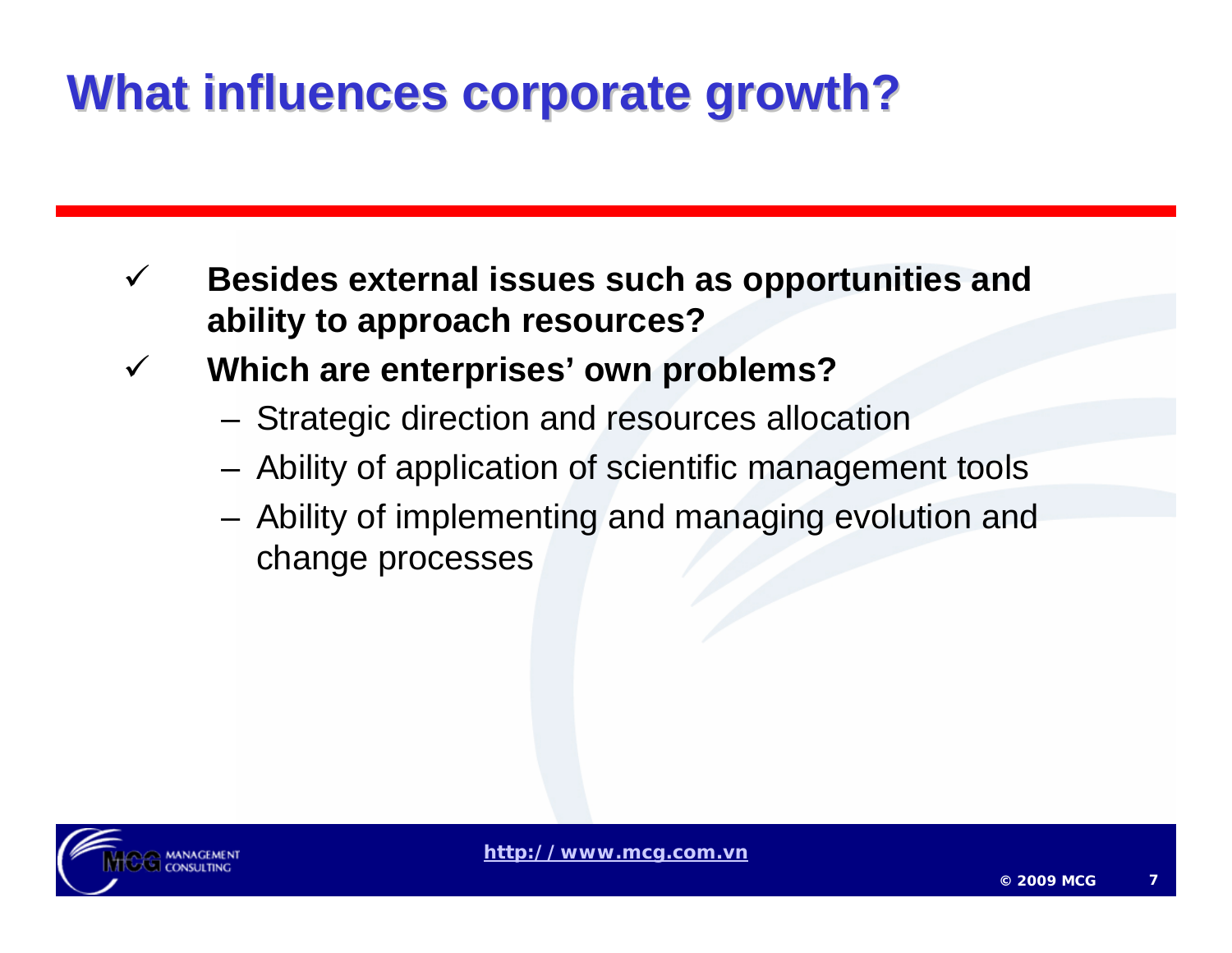#### **Features of each development phase of enterprise size enterprise size**

**Phase 1: Establishment and Recognized Existence** • Small-sized limited companies • Not clearly divided functional departments/ units; friends & relatives often hold key positions; having difficulties in recruiting & keeping employees; low investment for training products •Enterprise owner spends all effort and time on producing, improving & launching products; no market & customer survey • Flexible management; simple information channels; toolno care for plan & budget  $MSE$  than  $Z$  manager •<u>in F</u>

#### **Phase 2: Growth and Expansion**

• Industry-scaled production; 1 to several product lines, setting up branches or subsidiaries, decentralized management

• Clear organizational structure, unclear horizontal coordination ; backward compensation system, subjective appraisal criteria

• Difficulties in expanding distribution system & developing

• Scientific accounting & finance system, account receivables, account payables, not but not for managerial work

• Paying attention to plan-based management, ISO as a marketing

• 7 to 14 managers

#### **Phase 3: Consolidation**

• Having concern about integrated brand management, group strategy • Having a clear duty separation but problems in delegation and control •Having conflicts between management levels about share and income policy, not having a motivating compensation package •Paying attention to plan, strategic budget; having problems with new investment

• Having needs of attracting institutional investors and public offerings •Over 14 managers

**©**

 **2009 MCG**

**8**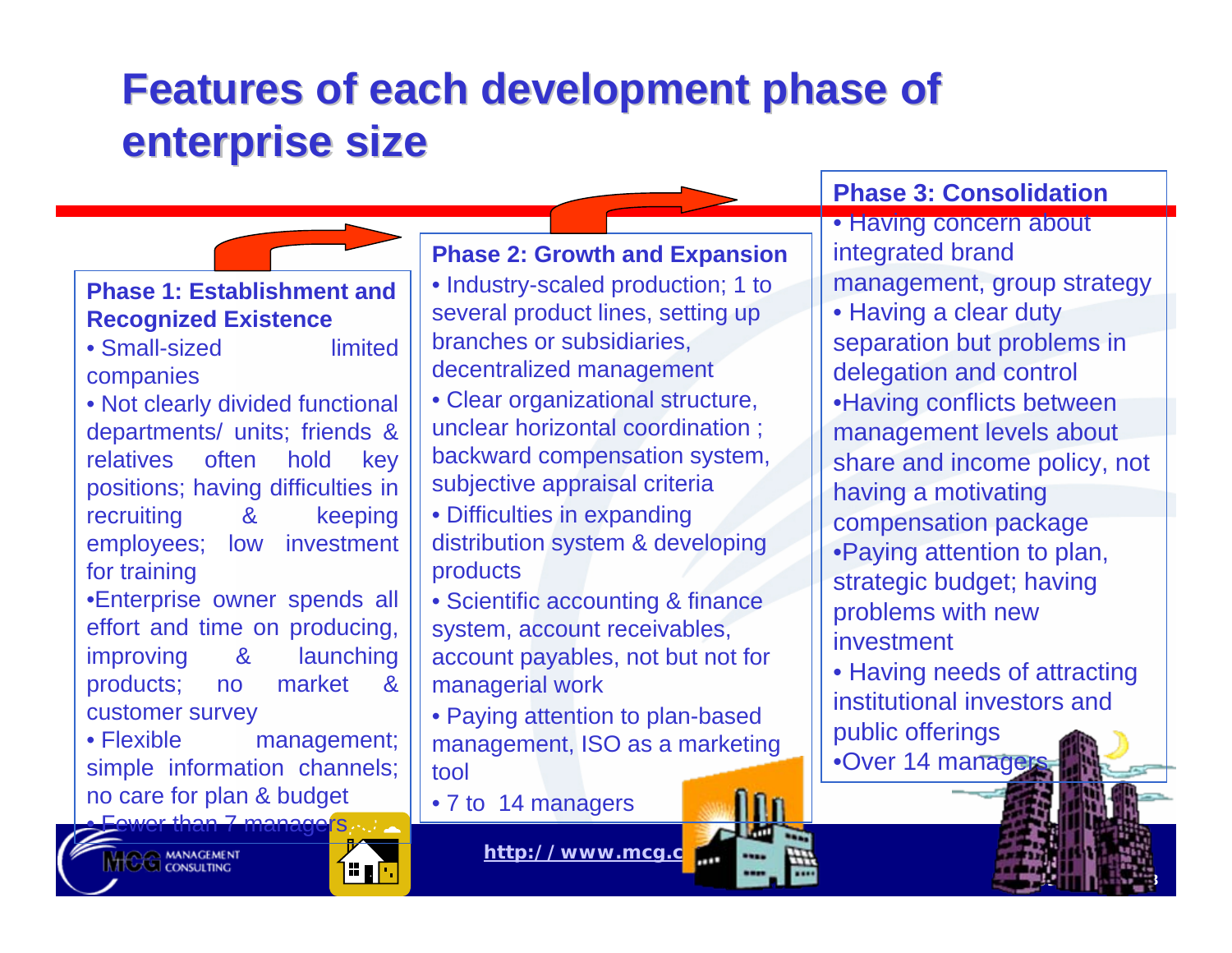## **Critical point (1) Critical point (1)**

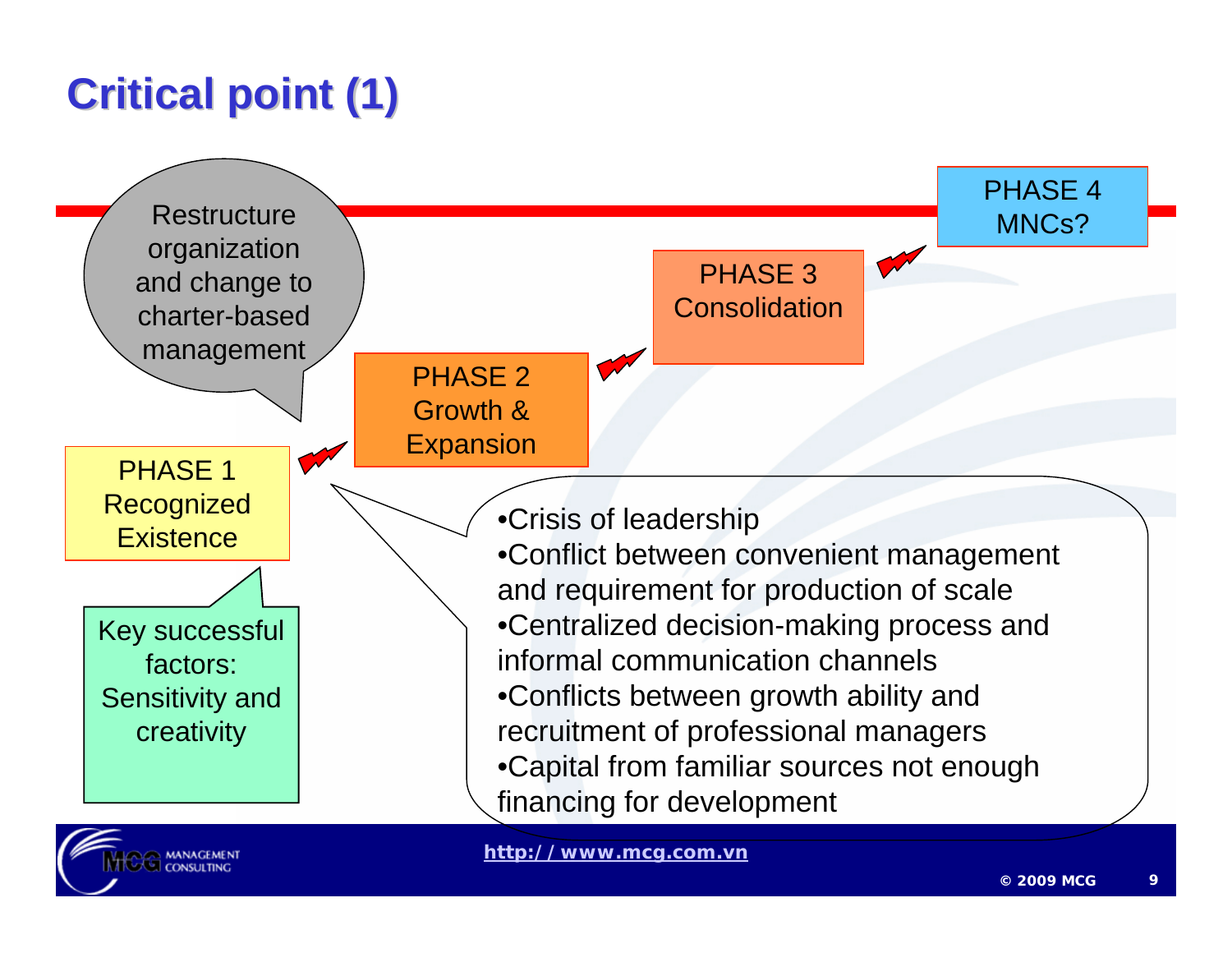### **Critical point (2) Critical point (2)**

MANAGEME

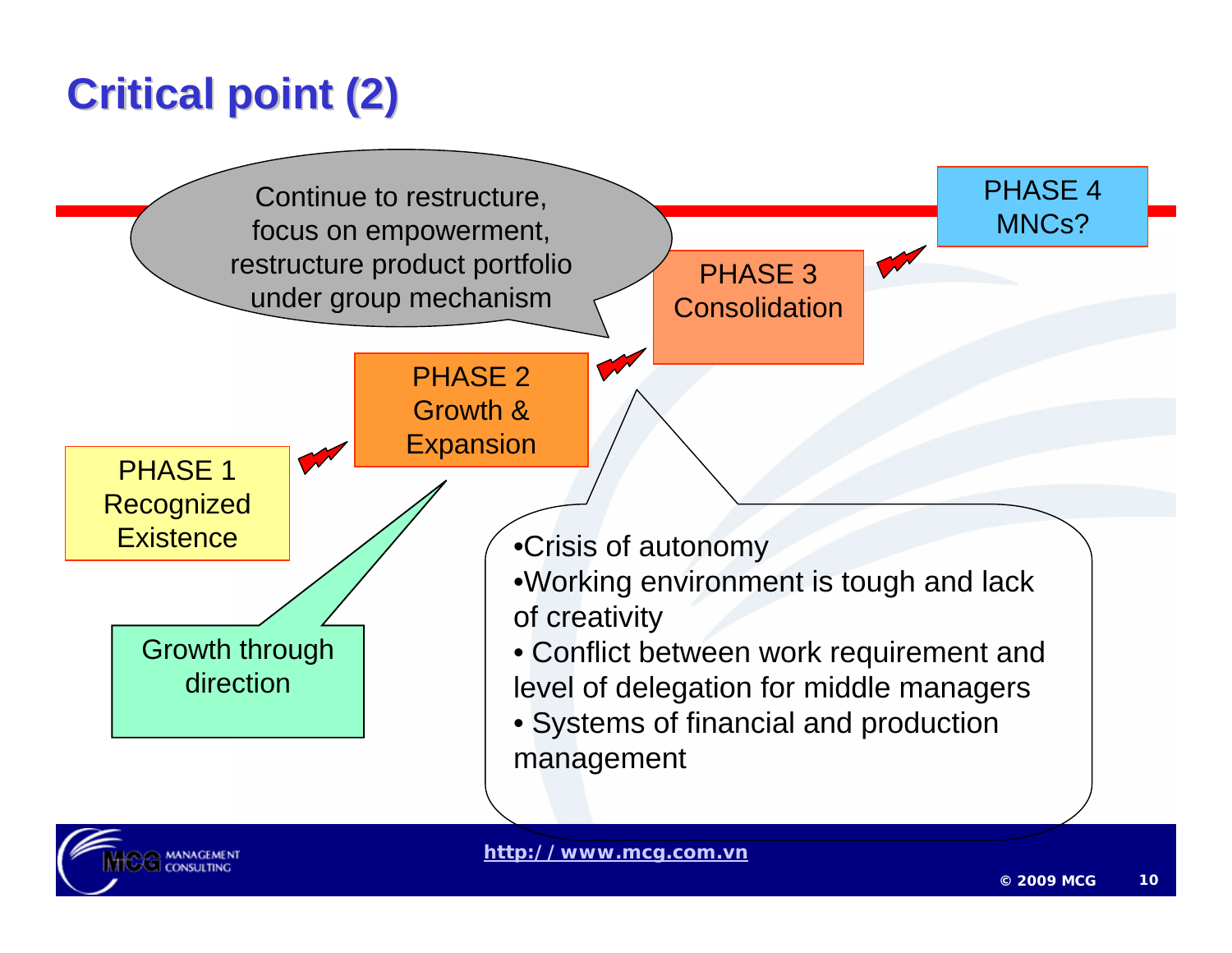#### **Critical point (3) Critical point (3)**

**CONSULTIN** 



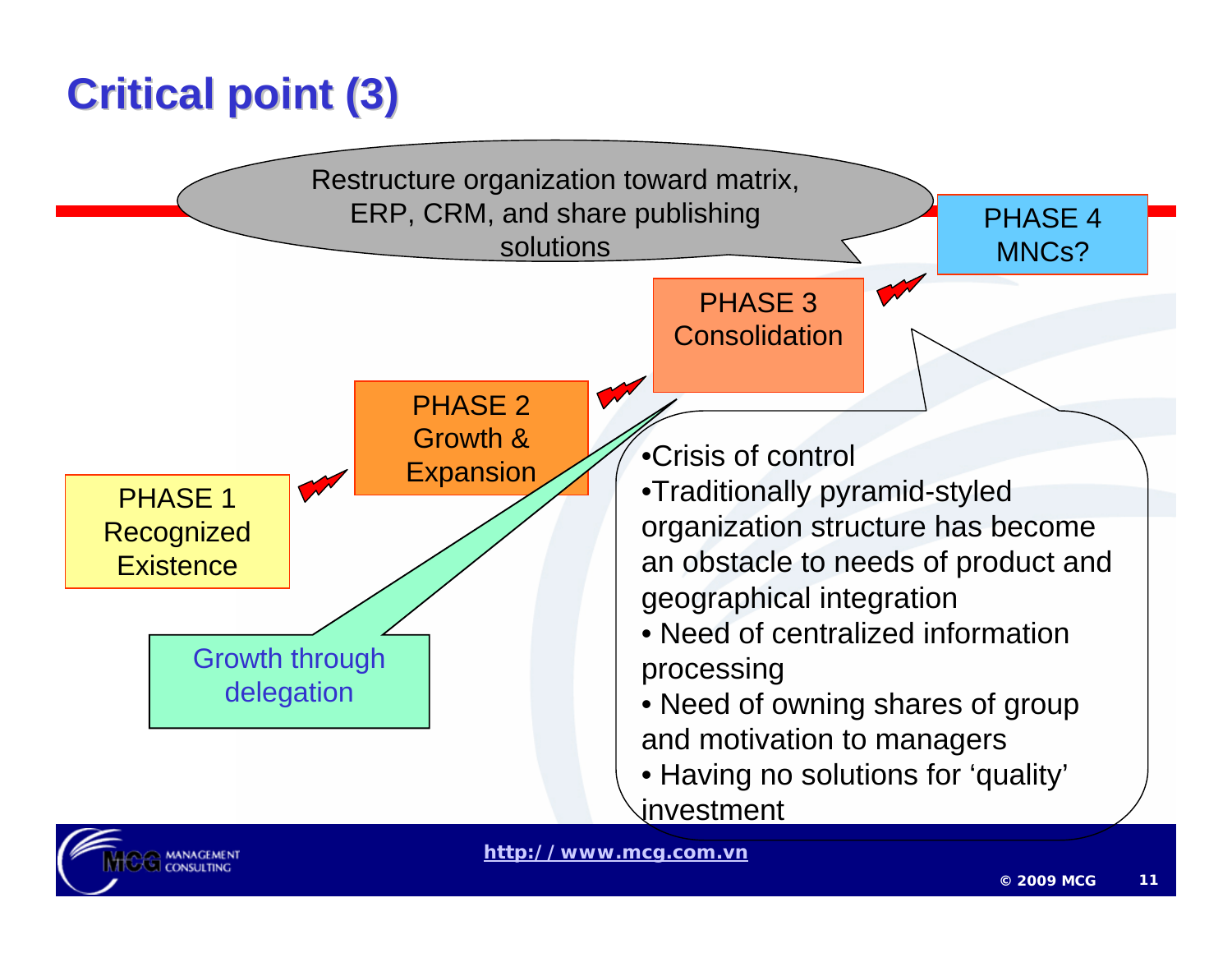## **What are solutions? What are solutions?Restructuring & Management Innovation Restructuring & Management Innovation**

- $\checkmark$  **If restructuring is the optimal choice, why don't you choose?**
- $\checkmark$  **All in all, human resource is the most important concern.**





**http://www.mcg.com.vn**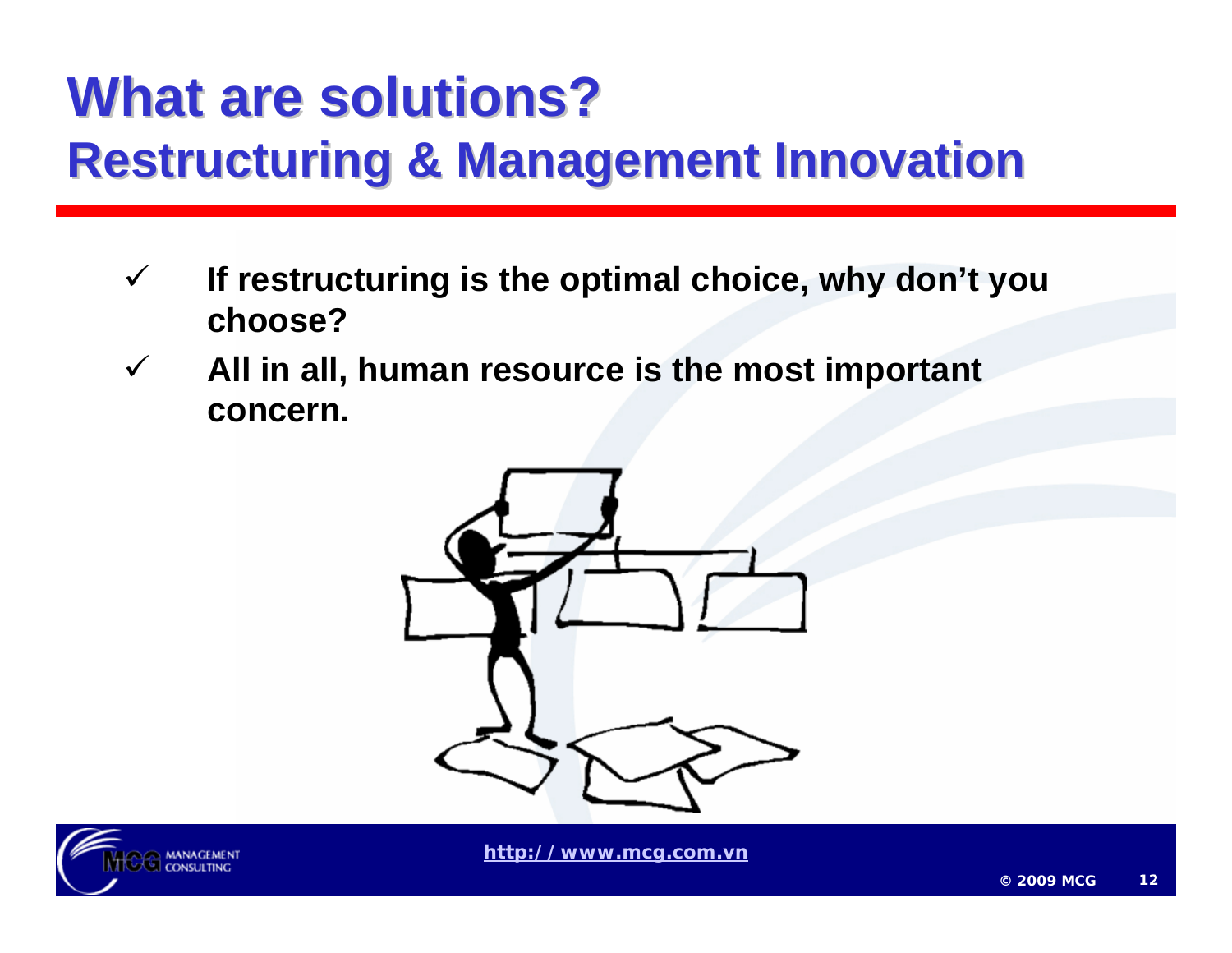#### **29 frequently-used management tools in 6 groups**

| <b>Organisation and</b><br><b>Human Resources</b>              | <b>Work division</b>                                             | <b>Sales and</b><br><b>Marketing</b>      | <b>CRM Application</b>                                                       |
|----------------------------------------------------------------|------------------------------------------------------------------|-------------------------------------------|------------------------------------------------------------------------------|
|                                                                | <b>Job Description</b>                                           |                                           | <b>Sales Management by Objectives</b>                                        |
|                                                                | <b>Compensation Package</b>                                      |                                           | <b>R&amp;D Budget</b>                                                        |
|                                                                | Job analysis                                                     | <b>Corporate Planning</b><br>and Strategy | <b>Division Business Plan</b>                                                |
|                                                                | <b>Performance Management</b>                                    |                                           | <b>Annual Company Business Plan</b>                                          |
|                                                                | <b>Training &amp; Budget Planning</b>                            |                                           | Mid and Long-term Business Strategy                                          |
|                                                                | <b>Successor Planning policy</b>                                 |                                           | <b>Merger &amp; Acquisition Plan</b>                                         |
|                                                                | Key Performance Indicators (KPIs)                                |                                           | <b>Public Offerings Plan</b>                                                 |
| <b>Accounting -</b><br><b>Finance</b>                          | <b>Application of Accounting Software</b>                        | Corporate<br><b>Governance</b>            | Charter/Handbook of Governance for<br>Board of Management (BOM)              |
|                                                                | Periodical governance report                                     |                                           | Separation between Board of Directors<br>(BOD) and Board of Management (BOM) |
|                                                                | Annual budget/ financial plan                                    |                                           | Periodical Meetings of Board of<br>Members/Board of Directors                |
|                                                                | System of cost tracking and allocation                           |                                           | Periodical Meetings of Board of<br>Management and Heads of unit              |
| <b>Production and</b><br><b>Operation</b><br><b>Management</b> | <b>Production/ Operation Processes</b>                           |                                           | Internal Audit Mechanism/ Processes                                          |
|                                                                | Application of Production/ Operation<br><b>Management System</b> |                                           | Independent auditing                                                         |
|                                                                | <b>Processes Review and Restructuring</b>                        |                                           |                                                                              |

**HOO MANAGEMENT** 

**http://www.mcg.com.vn**